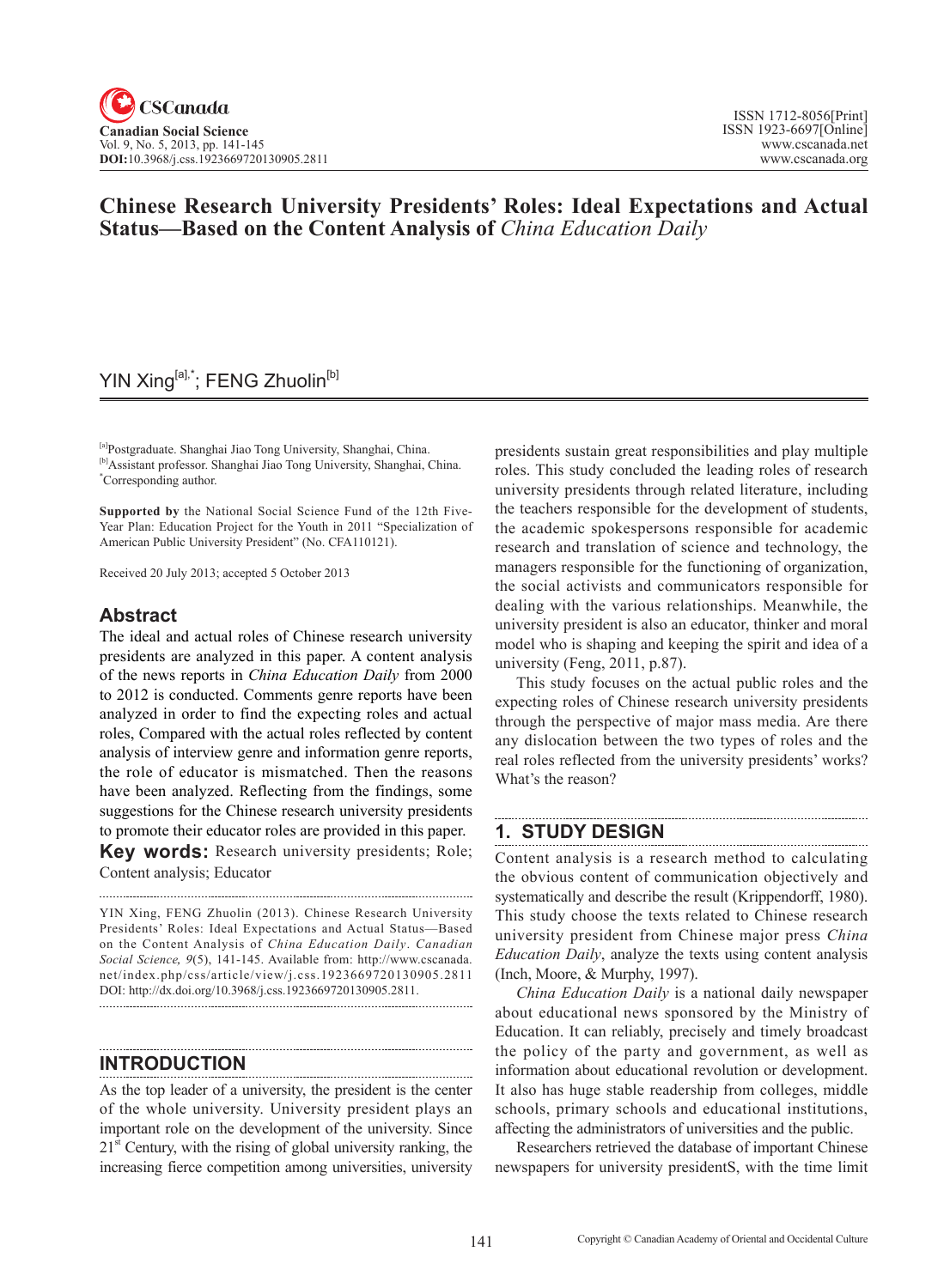from January  $1<sup>st</sup>$  2000 to December 31th 2012, and got 354 texts. The useless texts (the texts not related to research university presidentS, simple messages, and the texts not related to university presidents' main duties (Jauch, Osborn, & Martin, 1980).) were deleted. By reading the texts one by one, we got 214 texts. This study firstly analyzed the objective information of the effective texts. They included 51 reviews, which took up 24%, 75 interviews, which took up 35%, and 88 pieces of information, which took up 41%. This study analyzed the reviews part by theme.

The figure below reflects the theme distribution of reviews, it includes the role of university president, professionalization of university president, the spirit of president, took up 91% of the whole text. Meanwhile, other texts qualitatively discuss the themes about the character of university president, election of university president and the tenure of president.



**Figure 1 Theme Distribution of China Educational Daily**

The texts about role usually discuss the real role of the university president and then expect the ideal role on their views. University president is the administrator of grass-root organization. It has much varied works, which lead to the location of university president, the planer, the principle, resources allocator, communicator, negotiator, dealer, information collector etc. Under the social background of economic marketplace, government change the manage model for university to the combine of centralization and decentralization, university presidents' role changes from manager to operator (Gao, 2000).

A lot of scholars consider, China is lack of excellent university president, lack of good educators, the presidents of Chinese universities are the same (Zhu, 2005). As the university president of new time, they should become organizer of politic direction, pioneer of revolution and innovation, preside of academic governance, pusher of sustainable development and constructor of harmonious system (Li, 2007; Si, 2011).

The review texts conclude the real roles of university presidents, including planer, the principle, resources allocator, communicator, negotiator, dealer, information collector. The public expect university president to become educator, manager, politician, thinker, social activist. Professionalization is the deep discuss about the theme for role, it was put forward from 2007 and the government educational policy in 2010 raises "Strengthen the development of university leadership, enhance the capacity of university administration". It established the policy of educator as the university president. The figure below represents the real roles and expecting roles in the review text.

**Table 1 The Comparison Between the Roles in Reviews and the Roles in This Study**

| <b>Roles</b>      | Roles in review text               | Roles in this study                   |  |
|-------------------|------------------------------------|---------------------------------------|--|
| Real role         | Planner, Resources<br>allocator    | Manager                               |  |
|                   | Communicator                       | Communicator                          |  |
| Expecting<br>role | Educator, Thinker                  | Educator, Moral model                 |  |
|                   | Operator, presider for<br>academic | Teacher, Spokesperson for<br>academic |  |
|                   | Politician                         | Politician                            |  |
|                   | Social activist                    | Social activist                       |  |

However, what do the university presidents focus on in the actual works? What are the actual roles from the actual works? Is there any difference between the actual role and the roles in the review texts? This study analyzed the interview and information texts by content analysis.

The sample is 163 totally. The information and interview texts present what are the Chinese research universities' presidents do and present their ideas, thinking. This study analyzed these texts by content analysis; quantify the qualitative content, in order to find the actual roles of Chinese research university presidents. The analysis unit of this study is piece, each piece of text, but the recording unit is paragraph (Stemler, 2001). This study codes the paragraph in each text into the coding schedule, which was formulated before the coding procedure (Vourvachis, 2007).

The research chose 21 texts as pilot study, the consistency is 0.78, the reliability is 0.88, which was met the request of content analysis. After refine the coding procedure (Figure 2), the formal coding procedure was begun.

#### **Table 2 The Coding Schedule**

| <b>Roles</b>                 | Secondary<br>category                                                      | <b>Third category</b>                                                                                                    |  |
|------------------------------|----------------------------------------------------------------------------|--------------------------------------------------------------------------------------------------------------------------|--|
| Teacher                      | <b>Students</b>                                                            | A. Class teaching                                                                                                        |  |
|                              | cultivation                                                                | <b>B</b> Educational service                                                                                             |  |
| Spokesperson for<br>academic | Academic<br>research and<br>transfer of<br>scientific and<br>technological | A. Scientific research<br>program<br>B. Scientific innovation<br>and outcomes transfer<br>C. Attract research<br>talents |  |
|                              | Organizational<br>function                                                 | A. Team building                                                                                                         |  |
| Manager/CEO                  |                                                                            | B. Resources integration                                                                                                 |  |
|                              |                                                                            | C. Strategic planning                                                                                                    |  |
|                              |                                                                            | To be continued                                                                                                          |  |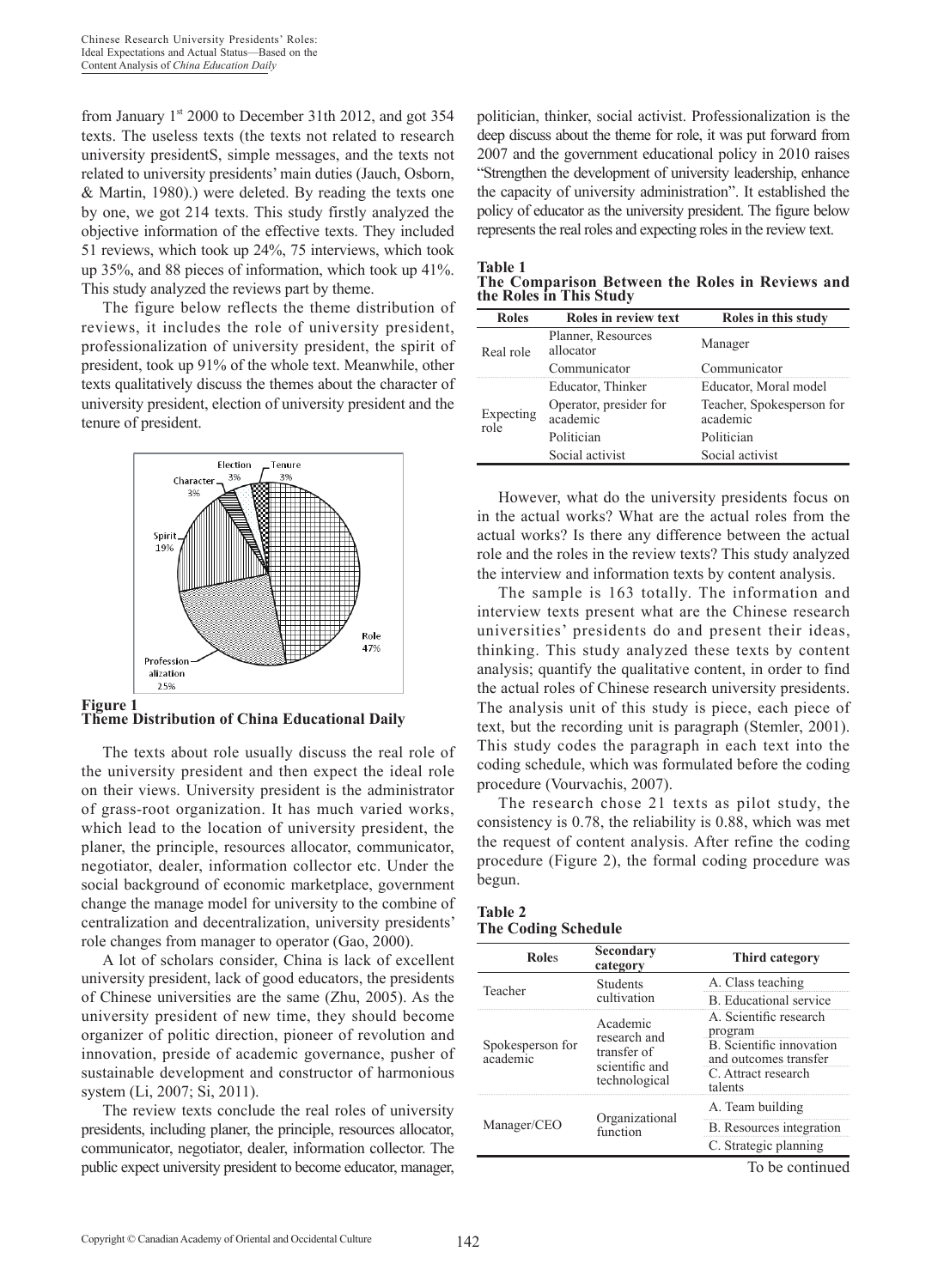Continued

| <b>Roles</b>       | Secondary<br>category                                  | <b>Third category</b>                                                                                                                  |
|--------------------|--------------------------------------------------------|----------------------------------------------------------------------------------------------------------------------------------------|
| Social activist    | Coordination                                           | A. With other university:<br>international cooperation<br>B. With other university:<br>national cooperation<br>C. With donors (alumni) |
| politician/officer | of relationships<br>outside university                 | D. With mass media<br>E. With local<br>government<br>F. With central<br>government                                                     |
|                    | Coordination<br>of relationships<br>outside university | A. With board                                                                                                                          |
| Communicator       |                                                        | B. With faculty                                                                                                                        |
|                    |                                                        | C. With students                                                                                                                       |
|                    | Educational ideas                                      | Understanding about<br>higher education and<br>management                                                                              |
| Educator           | University mission                                     | A. Goals, orientation,<br>development strategy                                                                                         |
|                    |                                                        | B. Spread spirits,<br>traditional culture                                                                                              |
| Moral model        | Moral authority                                        | Construct moral<br>standards                                                                                                           |

### **2. FINDINGS**

After the coding procedure and statistical analysis, interview and information present the roles of Chinese research university presidents as the figure below, the height represents the frequency and different pattern represents different third category.



**Figure 2**

**The Actual Roles of Research University President**  (Unit: Frequency)

From Figure 2, we can find that educator is the most obvious role. Teacher, spokesperson for academic, manager, social activist and politician represent average level.

With the comparison of the real role in review texts, planner and resources allocator are the similar with manager, and these were reflected from the content analysis, which was consistent with the roles in reviews. In the reviews, the real role of university president includes communicator with inside

stakeholders; however, this role has not been reflected from the content analysis. The possible reasons includes, first, Chinese research university president actually pay fewer attention on inside communicator. Second, Chinese research university president pay attention on communicating with inside stakeholders, but it rarely appears on mass media. Third, when the major press reports the news about university president, they chose the remarkable news and sometimes ignore the problems students and public care about, this also leads the role of communicator was not represent obviously (Wang, 2012).

In the review texts, public expect university president to become educator, operator, politician, social activist. The essence of operator is similar with teacher and spokesperson for academics. From the consequence of content analysis, these expecting roles are the consistent with the actual roles. Politician role and social activist role in the review are also consistent with the roles in content analysis.

In the review texts, public expect university president to become educator. But in content analysis, we can find that Chinese university president did excellent on this role, even surpass any other roles. University presidents pay much attention on spreading the educational ideas, how to manage the university, no matter come from interviews or information texts. This is not consistent with the expecting roles in the reviews text, and what leads to this result? This study analyzed it through qualitative ways.

### **3. CAUSE ANALYSIS**

First, what is an educator? There is no final conclusion. English scholar Delhi Krona Terry regards educator as the well-known researcher or theorist in the field of education, whose reputation is higher than teachers (Lantery & Zhao, 1992, p.123).

In Chinese literature review, most scholars agree that educator is a person who understands educational principles and can develop education. This study analysis the texts theme and discourse expression.

In 75 interview texts, involved 43 project "211" university and 50 presidents. 26 texts refer to innovation and revolution, 19 texts refer to student cultivation, 13 texts refer to goals, 6 texts refer to the construction of world-class university. In 88 information texts, 31 texts refer to innovation and revolution, 20 texts refer to students cultivation, 11 texts refer to the construction of world-class university, 6 texts refer to goals. And some other texts refer to international and national cooperation, macroscopic problems. The figure presents the proportion and typical discourse expression.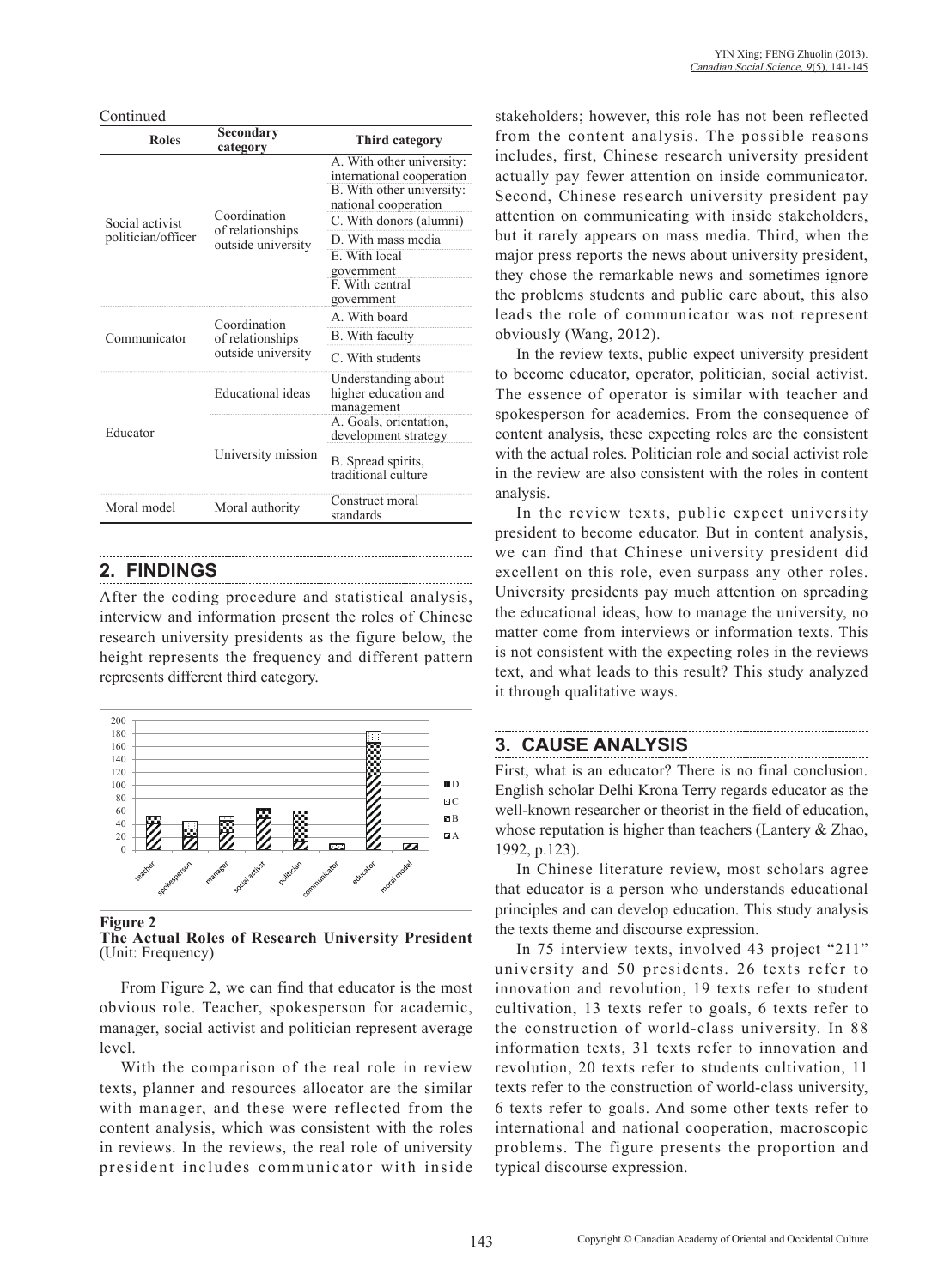| Table 3                                       |  |  |
|-----------------------------------------------|--|--|
| <b>Theme and Typical Discourse Expression</b> |  |  |

| <b>Text theme</b>                                            | <b>Typical discourse expression</b>                                                                                                                                                                                                                                                                                                                                                                                                                                                                                                                                                                                                                                                                                                                                                            |
|--------------------------------------------------------------|------------------------------------------------------------------------------------------------------------------------------------------------------------------------------------------------------------------------------------------------------------------------------------------------------------------------------------------------------------------------------------------------------------------------------------------------------------------------------------------------------------------------------------------------------------------------------------------------------------------------------------------------------------------------------------------------------------------------------------------------------------------------------------------------|
| Innovation,<br>revolution<br>interview 35%<br>information35% | Constructing innovation-oriented country, university would play an important role.<br>University should be instructed by the conference spirit, in order to improve the university's capacity for independent<br>innovation as the core, in order to promote science and technology closely integrated with economic and social<br>development as the key point, give full play to the university of science and technology in the transformation of the<br>pattern of economic development and the important function of the adjustment of economic structure (Chen, 2006).                                                                                                                                                                                                                   |
| Student cultivation<br>interview 25%<br>information23%       | Establishing and improving the internal teaching quality monitoring system in colleges and universities, strengthening<br>the comprehensive management of teaching quality, is the place the guarantee the quality of talent cultivation in<br>colleges and universities, in order to realize the coordinated development of the scale, quality, benefit (Wang, 2012).<br>To cultivate all-round development of talents, we must establish the advanced education conception; dare to break<br>through the traditional concept of bondage (Tang, 2005).                                                                                                                                                                                                                                        |
| Target, Orientation<br>interview 17%<br>information 7%       | Integrated disciplines layout has been basically completed, significant progress was made in discipline construction;<br>Research university personnel training system is built, improving continuously the quality of teaching and scientific<br>research; we are trying to practice the open educational philosophy, to meet new challenges in the 21st century (Yang,<br>$2010$ ).<br>Stick to the construction of the goal of "multilingual, multidisciplinary, high-level, the characteristic is bright, the<br>domestic first-class, has the important influence of foreign studies university international", we are around the "scientific<br>development for the future, the characteristic quality be" the practice of the carrier, to advance learning practice (Tang,<br>$2001$ ). |
| World-class<br>university<br>interview 8%<br>information 13% | We are making efforts to combine the universal law of development of world-class university and historical tradition<br>of the university of XX. We put forward the comprehensive, research-oriented, and open running mode (Tang, 2009).<br>Building world-class university, is a strong response to the challenge of new century for Chinese modern higher<br>education, is the important choice of great rejuvenation of the Chinese nation, is the dream of several generations, and<br>is the goal we strive for. As long as we worked hard, this goal can achieve (Liu, 2002).                                                                                                                                                                                                           |

The characteristics of Chinese research university presidents can be found when they spread the educational ideas and conceptions.

First, the opinions of the university president are following the national policy. The role of follower and executor of policy and politician represented significant. University presidents are not the action promoter. We can rarely find any different opinion with government policy of the research university presidents. Second, the opinions of the university president are similar, lacking of constructive and critical ideas. They are lacking of innovative educational ideas and conceptions, which an educator should have. The views of the university presidents often look not precisely. Third, the university presidents frequently use official discourse expression. The linguistic styles are similar and just like the government officials; we cannot find personal style or traits, so that it is difficult for public to make a deep and good impression on them.

In the public's eyes, educator are great master, like Cai yuanpei, Jiang menglin, Hu shi, Mei yiqi, Pan guangdan, Zhang bolin,Tang wenzhi, Zhu kezhen. Cai used to say, the university president is not a government official, but a organizer and pioneer of academic research. He/She need not obey the order of government request; has not the authority to judging the academic ideas. His most important responsibility is advocating the freedom of thought, to maintain academic dignity and fight for the independence education (Zhi, 2006). These characteristics can help us to put forward some advice for the Chinese research university president.

University president as educator should adhere to the concept of academic freedom, freedom of thought. The conceptions of university are come from the historical traditions and the development circumstances of the university, not come from the government policies, and each university is different. Educator should dare to put forward new ideas, new conceptions.

University president as educator should use simple and common words, use as less officially language as possible. They should shape the image of educator through language.

## **CONCLUSION**

This study is based on the analysis of texts related to research university president, in order to find the real roles and expecting roles from the public's eyes. And we have compared the actual roles from university presidents' work with the real and expecting roles. There are some mismatch and we try to analyze the possible reasons. However, the mass media can only reflect the roles of university presidents to some extent. We can only find part of the characteristics, but this is helpful for the continuing researches. Besides, the major mass media has the responsibility of filtering the affection of official standard, on the basis of academic, trying to report the news related to university presidents or colleges as natural as possible, and creating a more proper background for spreading educational ideas and conceptions.